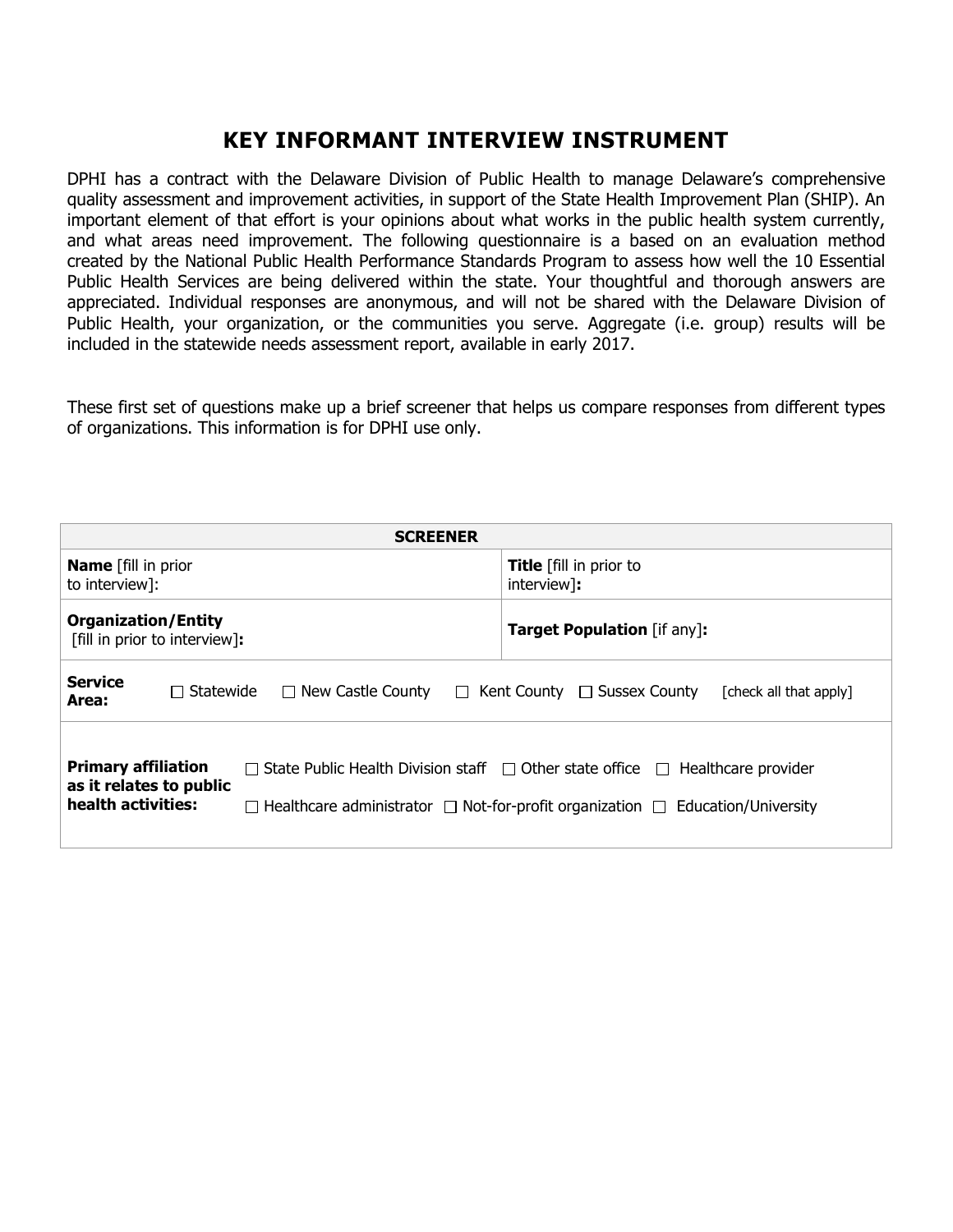| <b>ESSENTIAL PUBLIC HEALTH SERVICE 1.0</b>                                                                                                                                                                                                                                                                  |                                                                                                                                                                                                                                                                                                                                                                                                                                                                                                                                                                                                                                               |                                  |                                                                                                                  |
|-------------------------------------------------------------------------------------------------------------------------------------------------------------------------------------------------------------------------------------------------------------------------------------------------------------|-----------------------------------------------------------------------------------------------------------------------------------------------------------------------------------------------------------------------------------------------------------------------------------------------------------------------------------------------------------------------------------------------------------------------------------------------------------------------------------------------------------------------------------------------------------------------------------------------------------------------------------------------|----------------------------------|------------------------------------------------------------------------------------------------------------------|
|                                                                                                                                                                                                                                                                                                             | EPHS which is, to Monitor health status in order to identify community health problems.                                                                                                                                                                                                                                                                                                                                                                                                                                                                                                                                                       |                                  | We begin the questionnaire with 4 questions relating to the first essential public health service or             |
|                                                                                                                                                                                                                                                                                                             | This includes: Assessment of a statewide health status and its threats and the determination of<br>health service needs; Attention to the vital statistics and health status of specific groups that are at<br>higher risk of health threats than the general population; Identification of community assets and<br>resources, which support the SPHS in promoting health and improving quality of life; Utilization of<br>technology and other methods to interpret and communicate health information to diverse<br>audiences in different sectors; Collaboration in integrating and managing public health related<br>information systems. |                                  |                                                                                                                  |
| [Range 1-5]<br><b>1.1</b> On a scale of 1 to 5, one being not at all aware and 5 being very aware, to<br>what extent are you aware of the public health system in your service area or with<br>your population conducting activities related to monitoring health status to identify<br>community problems? |                                                                                                                                                                                                                                                                                                                                                                                                                                                                                                                                                                                                                                               |                                  |                                                                                                                  |
| problems.                                                                                                                                                                                                                                                                                                   |                                                                                                                                                                                                                                                                                                                                                                                                                                                                                                                                                                                                                                               |                                  | 1.2 Please tell us about what works well in your service area for monitoring health status to identify community |
| 1)<br>2)<br>3)                                                                                                                                                                                                                                                                                              |                                                                                                                                                                                                                                                                                                                                                                                                                                                                                                                                                                                                                                               |                                  |                                                                                                                  |
| essential public health service.                                                                                                                                                                                                                                                                            |                                                                                                                                                                                                                                                                                                                                                                                                                                                                                                                                                                                                                                               |                                  | 1.3 Please identify the primary gaps or areas for improvement you have observed in your service area for this    |
| 1)<br>2)<br>3)                                                                                                                                                                                                                                                                                              |                                                                                                                                                                                                                                                                                                                                                                                                                                                                                                                                                                                                                                               |                                  |                                                                                                                  |
| <b>1.4</b> In your opinion, what is the primary reason<br>these gaps have not been addressed?                                                                                                                                                                                                               |                                                                                                                                                                                                                                                                                                                                                                                                                                                                                                                                                                                                                                               | A) $\Box$ Lack of funding        | $C)$ $\Box$ Perceived importance                                                                                 |
|                                                                                                                                                                                                                                                                                                             |                                                                                                                                                                                                                                                                                                                                                                                                                                                                                                                                                                                                                                               | $B)$ $\Box$ Lack of coordination | D) $\Box$ Other [specify]:                                                                                       |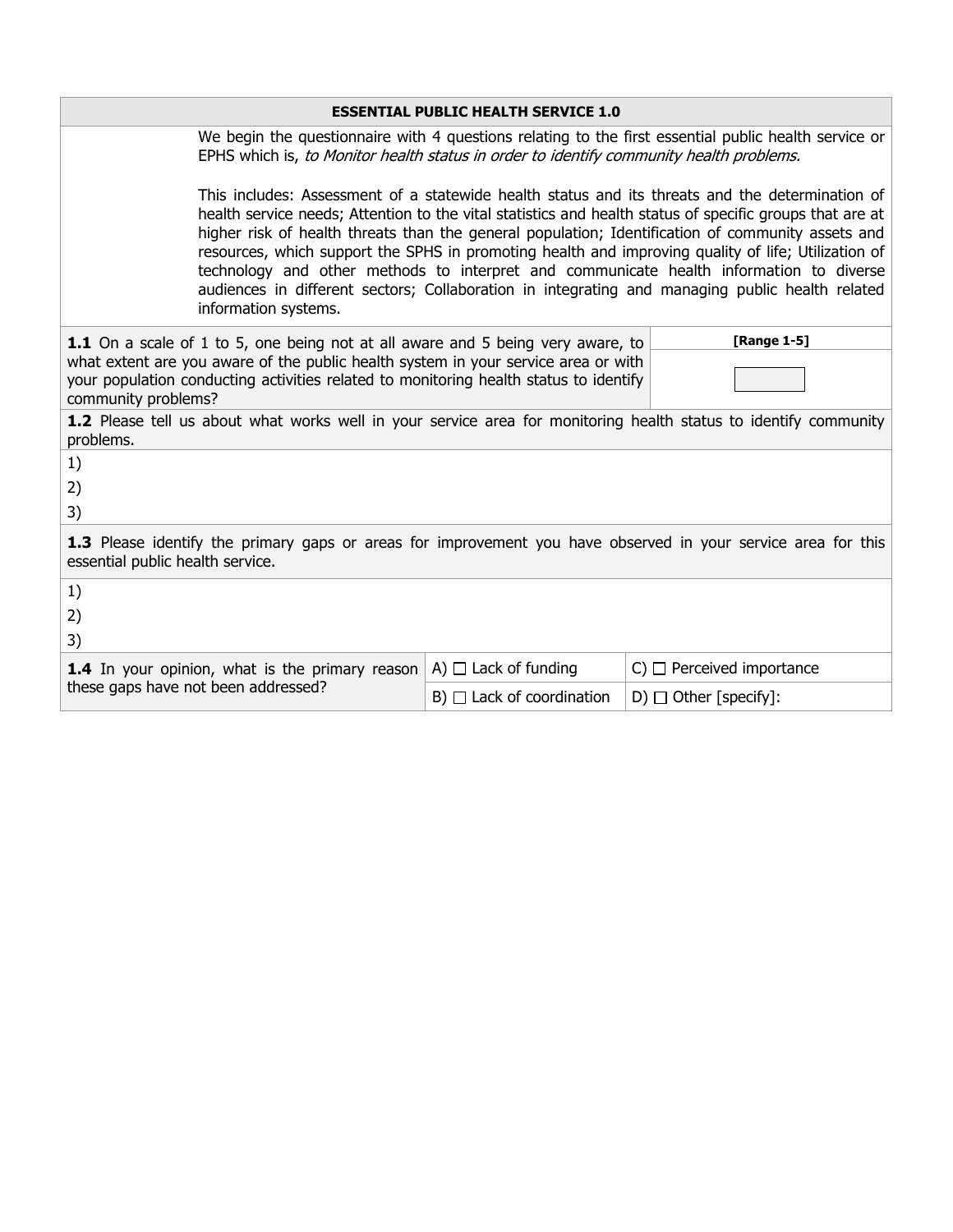## **ESSENTIAL PUBLIC HEALTH SERVICE 2.0**

The second essential public health service is to Diagnose and investigate health problems and health hazards in the community.

This includes: Epidemiologic investigation of disease outbreaks and patterns of infectious and chronic diseases, injuries, and other adverse health conditions; Population-based screening, case finding, investigation, and the scientific analysis of health problems; Rapid screening, high volume testing, and active infectious disease epidemiology investigations.

| <b>2.1</b> On a scale of 1 to 5, one being not at all aware and 5 being very aware, to | <b>[Range 1-5]</b> |
|----------------------------------------------------------------------------------------|--------------------|
| what extent are you aware of the public health system in your service area or with     |                    |
| your population conducting activities related to diagnosing and investigating health   |                    |
| problems and health hazards in the community?                                          |                    |

**2.2** Please tell us about what works well in your service area or with your population for diagnosing and investigating health problems and health hazards in the community.

| 1)                                                                                                                                                                        |                                  |                                  |
|---------------------------------------------------------------------------------------------------------------------------------------------------------------------------|----------------------------------|----------------------------------|
| 2)                                                                                                                                                                        |                                  |                                  |
| 3)                                                                                                                                                                        |                                  |                                  |
| 2.3 Please identify the primary gaps or areas for improvement you have observed in your service area or with your<br>population for this essential public health service. |                                  |                                  |
| 1)                                                                                                                                                                        |                                  |                                  |
| 2)                                                                                                                                                                        |                                  |                                  |
| 3)                                                                                                                                                                        |                                  |                                  |
| <b>2.4</b> In your opinion, what is the primary reason                                                                                                                    | A) $\Box$ Lack of funding        | $C)$ $\Box$ Perceived importance |
| these gaps have not been addressed?                                                                                                                                       | $B)$ $\Box$ Lack of coordination | D) $\Box$ Other [specify]:       |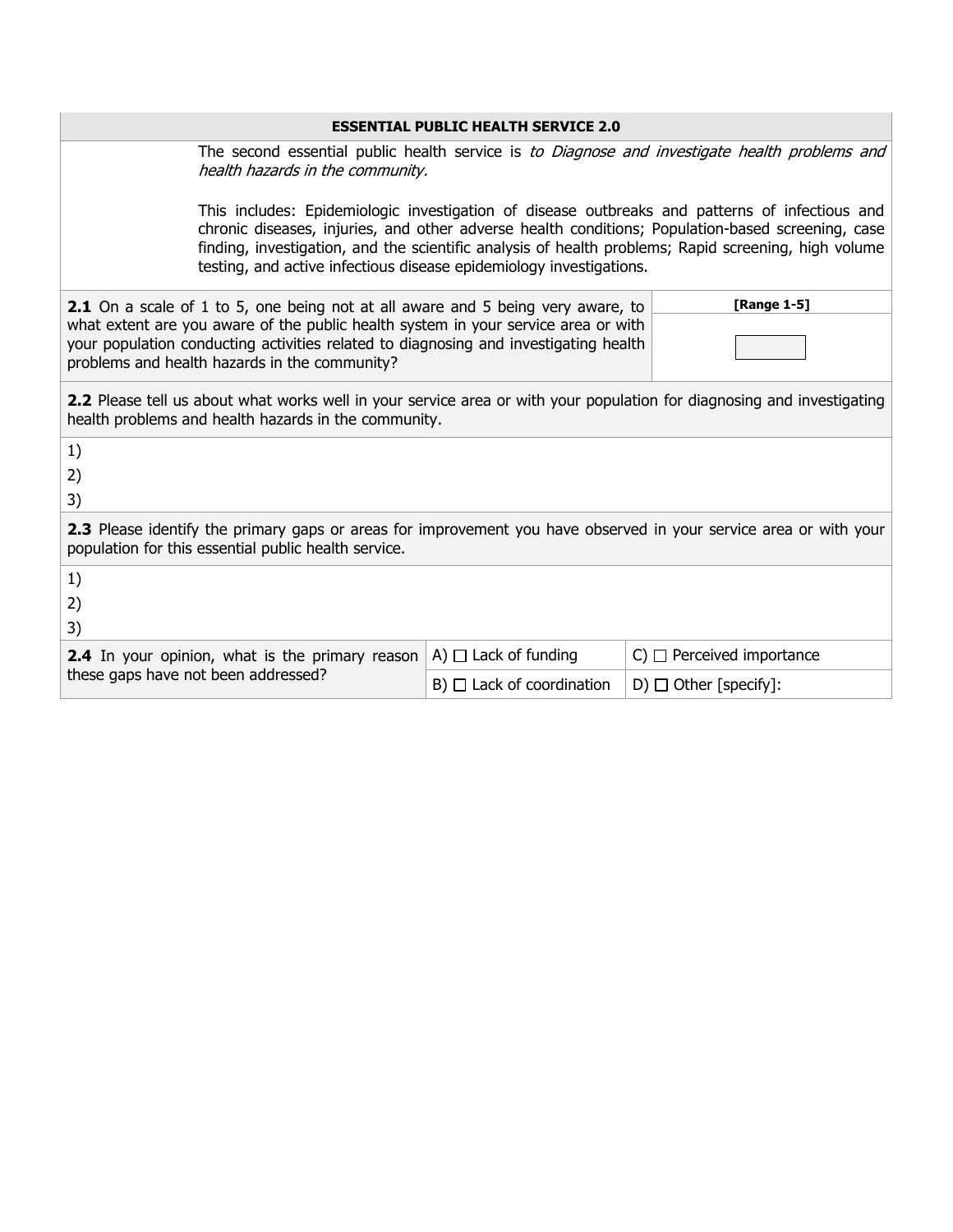## **ESSENTIAL PUBLIC HEALTH SERVICE 3.0**

The third EPHS is to Inform, Educate, and Empower People about Health Issues.

This includes: Health information, health education, and health promotion activities designed to reduce health risk and promote better health; Health communication plans and activities such as media advocacy and social marketing; Accessible health information and educational resources; Health education and promotion program partnerships with schools, faith communities, work sites, personal care providers, and others to implement and reinforce health promotion programs and messages.

| <b>3.1</b> On a scale of 1 to 5, one being not at all aware and 5 being very aware, to | <b>[Range 1-5]</b> |
|----------------------------------------------------------------------------------------|--------------------|
| what extent are you aware of the public health system in your service area or with     |                    |
| your population conducting activities related to informing, educating, and             |                    |
| empowering people about health issues?                                                 |                    |

**3.2** Please tell us about what works well in your service area/with your population for informing, educating, and empowering people about health issues.

| 1)                                                                                                                                  |                                  |                                  |
|-------------------------------------------------------------------------------------------------------------------------------------|----------------------------------|----------------------------------|
| 2)                                                                                                                                  |                                  |                                  |
| 3)                                                                                                                                  |                                  |                                  |
| <b>3.3</b> Please identify the primary gaps or areas for improvement you have observed for this essential public health<br>service. |                                  |                                  |
| 1)                                                                                                                                  |                                  |                                  |
| 2)                                                                                                                                  |                                  |                                  |
| 3)                                                                                                                                  |                                  |                                  |
| <b>3.4</b> In your opinion, what is the primary reason<br>these gaps have not been addressed?                                       | A) $\Box$ Lack of funding        | $C)$ $\Box$ Perceived importance |
|                                                                                                                                     | $B)$ $\Box$ Lack of coordination | $D) \Box$ Other [specify]:       |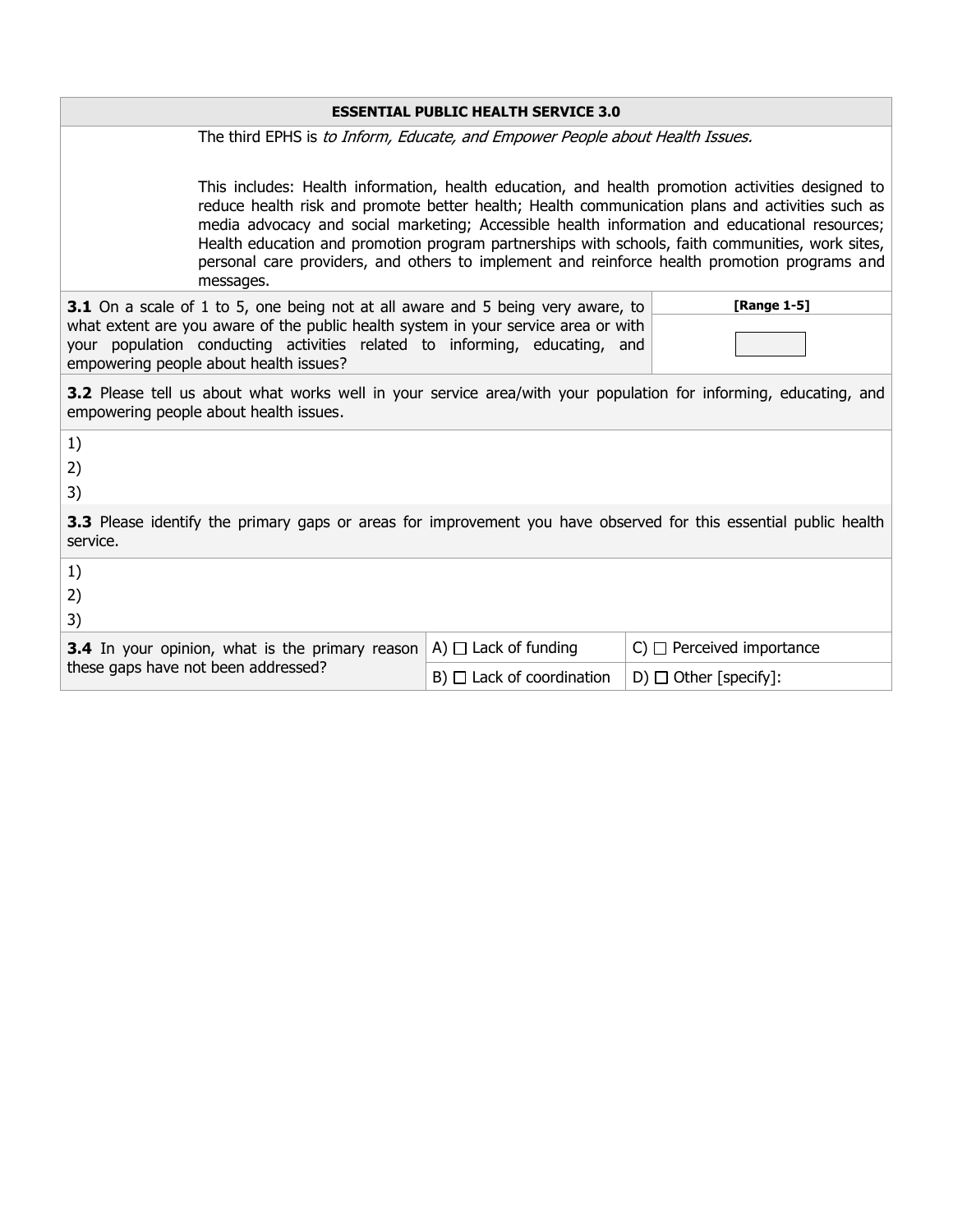| <b>ESSENTIAL PUBLIC HEALTH SERVICE 4.0</b>                                                                                                                                                                                                                                                                                                                                                                                                                                                                                                                                                                                                                                                   |                                                                                    |                                  |  |
|----------------------------------------------------------------------------------------------------------------------------------------------------------------------------------------------------------------------------------------------------------------------------------------------------------------------------------------------------------------------------------------------------------------------------------------------------------------------------------------------------------------------------------------------------------------------------------------------------------------------------------------------------------------------------------------------|------------------------------------------------------------------------------------|----------------------------------|--|
|                                                                                                                                                                                                                                                                                                                                                                                                                                                                                                                                                                                                                                                                                              | The fourth EPHS is to Mobilize Partnerships to Identify and Solve Health Problems. |                                  |  |
| This includes: The organization and leadership to convene, facilitate, and collaborate with statewide<br>partners (including those not typically considered to be health-related) to identify public health<br>priorities and create effective solutions to solve state and local health problems; The building of a<br>statewide partnership to collaborate in the performance of public health functions and essential<br>services in an effort to utilize the full range of available human and material resources to improve<br>the state's health status; Assistance to partners and communities to organize and undertake actions<br>to improve the health of the state's communities. |                                                                                    |                                  |  |
| [Range 1-5]<br>4.1 On a scale of 1 to 5, one being not at all aware and 5 being very aware, to<br>what extent are you aware of the public health system in your service area or with<br>your population conducting activities related to mobilizing partnerships to identify<br>and solve health problems?                                                                                                                                                                                                                                                                                                                                                                                   |                                                                                    |                                  |  |
| 4.2 Please tell us about what works well in your service area or with your population for mobilizing partnerships to<br>identify and solve health problems.                                                                                                                                                                                                                                                                                                                                                                                                                                                                                                                                  |                                                                                    |                                  |  |
| 1)<br>2)<br>3)                                                                                                                                                                                                                                                                                                                                                                                                                                                                                                                                                                                                                                                                               |                                                                                    |                                  |  |
| 4.3 Please identify the primary gaps or areas for improvement you have observed for this essential public health<br>service.                                                                                                                                                                                                                                                                                                                                                                                                                                                                                                                                                                 |                                                                                    |                                  |  |
| 1)<br>2)<br>3)                                                                                                                                                                                                                                                                                                                                                                                                                                                                                                                                                                                                                                                                               |                                                                                    |                                  |  |
| 4.4 In your opinion, what is the primary reason                                                                                                                                                                                                                                                                                                                                                                                                                                                                                                                                                                                                                                              | A) $\Box$ Lack of funding                                                          | $C)$ $\Box$ Perceived importance |  |
| these gaps have not been addressed?                                                                                                                                                                                                                                                                                                                                                                                                                                                                                                                                                                                                                                                          | $B)$ $\Box$ Lack of coordination                                                   | D) $\Box$ Other [specify]:       |  |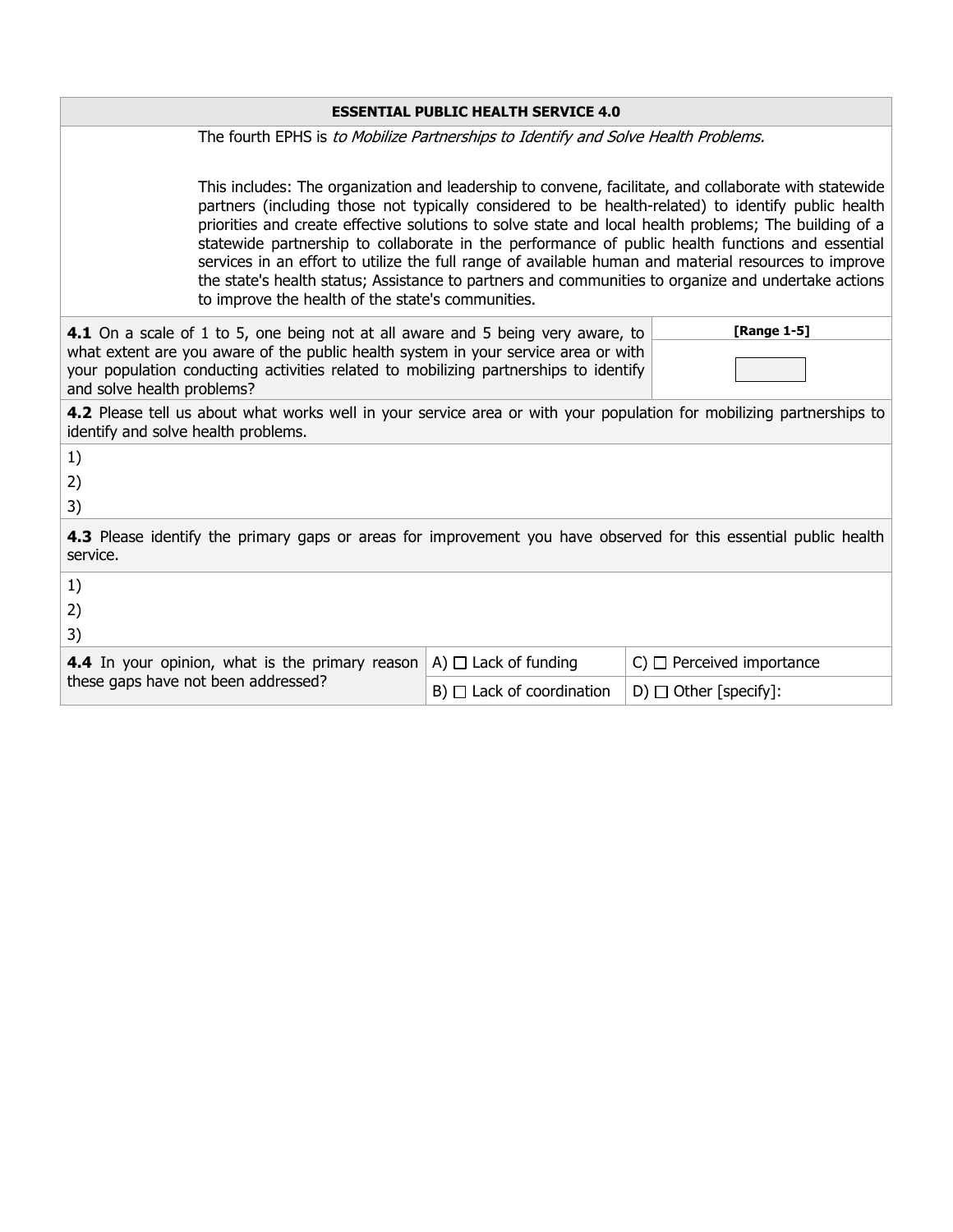| <b>ESSENTIAL PUBLIC HEALTH SERVICE 5.0</b>                                                                                                                                                                                                                                                                                                                                                                                                                                                                                                                                                                                                         |  |                                                                                                                                                                                                                                                              |                                                                                                                  |
|----------------------------------------------------------------------------------------------------------------------------------------------------------------------------------------------------------------------------------------------------------------------------------------------------------------------------------------------------------------------------------------------------------------------------------------------------------------------------------------------------------------------------------------------------------------------------------------------------------------------------------------------------|--|--------------------------------------------------------------------------------------------------------------------------------------------------------------------------------------------------------------------------------------------------------------|------------------------------------------------------------------------------------------------------------------|
| Efforts.                                                                                                                                                                                                                                                                                                                                                                                                                                                                                                                                                                                                                                           |  |                                                                                                                                                                                                                                                              | The fifth EPHS is to <i>Develop Policies and Plans that Support Individual and Statewide Health</i>              |
| This includes: Systematic health planning that relies on appropriate data, develops and tracks<br>measurable health objectives, and establishes strategies and actions to guide community health<br>improvement at the state and local levels; Development of legislation, codes, rules, regulations,<br>ordinances and other policies to enable performance of the Essential Public Health Services,<br>supporting individual, community, and state health efforts; The democratic process of dialogue<br>and debate between groups affected by the proposed health plans and policies is needed prior to<br>adoption of such plans and policies. |  |                                                                                                                                                                                                                                                              |                                                                                                                  |
| support individual and statewide health efforts?                                                                                                                                                                                                                                                                                                                                                                                                                                                                                                                                                                                                   |  | 5.1 On a scale of 1 to 5, one being not at all aware and 5 being very aware, to<br>what extent are you aware of the public health system in your service area or with<br>your population conducting activities related to developing policies and plans that | [Range 1-5]                                                                                                      |
| planning that supports individual and statewide health efforts.                                                                                                                                                                                                                                                                                                                                                                                                                                                                                                                                                                                    |  |                                                                                                                                                                                                                                                              | 5.2 Please tell us about what works well in your service area or with your population for policy development and |
| 1)<br>2)<br>3)                                                                                                                                                                                                                                                                                                                                                                                                                                                                                                                                                                                                                                     |  |                                                                                                                                                                                                                                                              |                                                                                                                  |
| 5.3 Please identify the primary gaps or areas for improvement you have observed for this essential public health<br>service.                                                                                                                                                                                                                                                                                                                                                                                                                                                                                                                       |  |                                                                                                                                                                                                                                                              |                                                                                                                  |
| 1)<br>2)<br>3)                                                                                                                                                                                                                                                                                                                                                                                                                                                                                                                                                                                                                                     |  |                                                                                                                                                                                                                                                              |                                                                                                                  |
| <b>5.4</b> In your opinion, what is the primary reason                                                                                                                                                                                                                                                                                                                                                                                                                                                                                                                                                                                             |  | A) $\Box$ Lack of funding                                                                                                                                                                                                                                    | $C)$ $\Box$ Perceived importance                                                                                 |
| these gaps have not been addressed?                                                                                                                                                                                                                                                                                                                                                                                                                                                                                                                                                                                                                |  | $B)$ $\Box$ Lack of coordination                                                                                                                                                                                                                             | $D) \Box$ Other [specify]:                                                                                       |
| 5.5 In what ways, if any, have you or your organization worked in support of any one of the first five essential<br>public health services we just covered?                                                                                                                                                                                                                                                                                                                                                                                                                                                                                        |  |                                                                                                                                                                                                                                                              |                                                                                                                  |
| 1)                                                                                                                                                                                                                                                                                                                                                                                                                                                                                                                                                                                                                                                 |  |                                                                                                                                                                                                                                                              |                                                                                                                  |
| 2)<br>3)                                                                                                                                                                                                                                                                                                                                                                                                                                                                                                                                                                                                                                           |  |                                                                                                                                                                                                                                                              |                                                                                                                  |
|                                                                                                                                                                                                                                                                                                                                                                                                                                                                                                                                                                                                                                                    |  |                                                                                                                                                                                                                                                              |                                                                                                                  |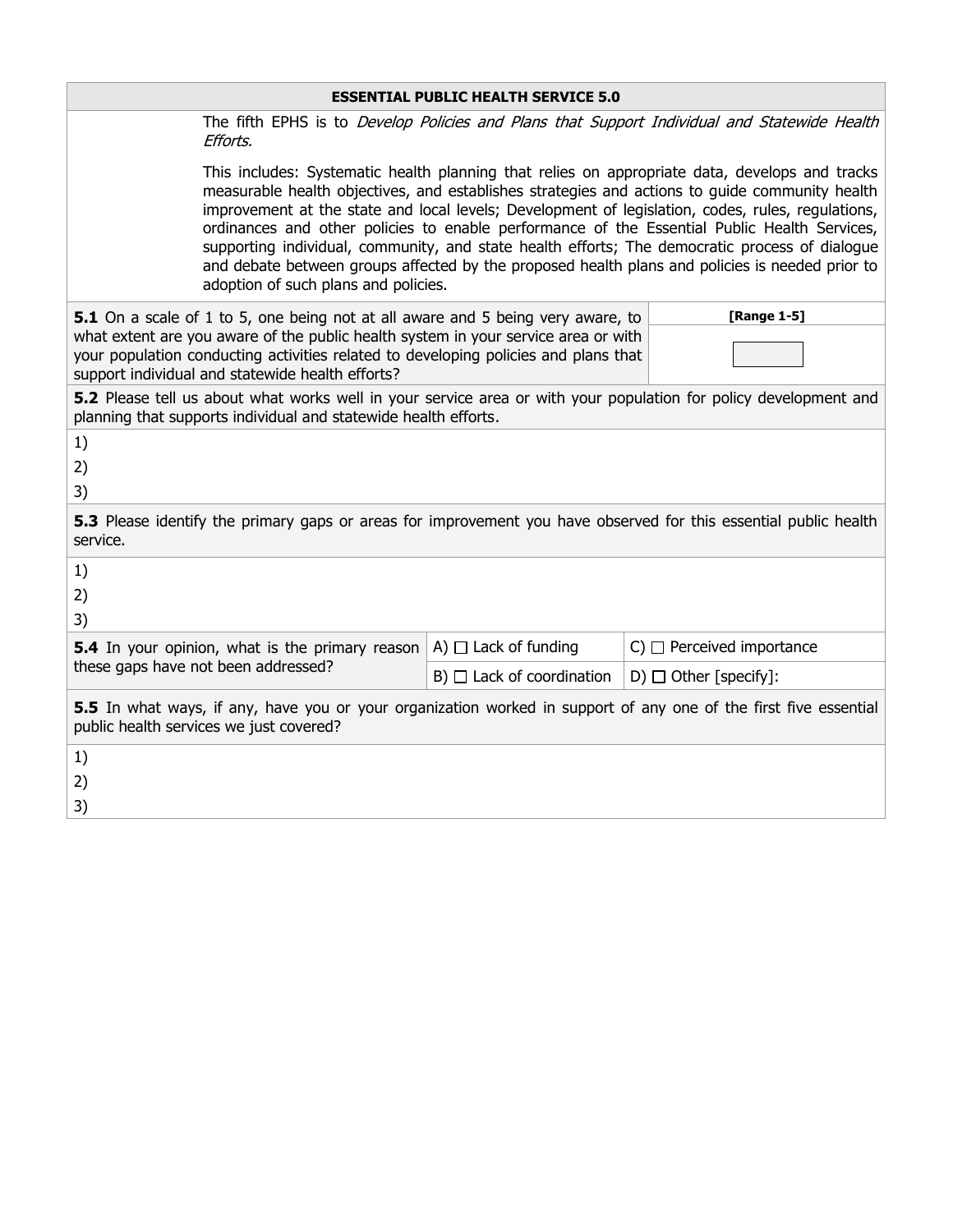| <b>ESSENTIAL PUBLIC HEALTH SERVICE 6.0</b>                                                                                                                                                                                                                                                                                                                                                                                                                                                                                                                                                                                                                                                                                                                                                                                                                                                                             |                                  |                                  |
|------------------------------------------------------------------------------------------------------------------------------------------------------------------------------------------------------------------------------------------------------------------------------------------------------------------------------------------------------------------------------------------------------------------------------------------------------------------------------------------------------------------------------------------------------------------------------------------------------------------------------------------------------------------------------------------------------------------------------------------------------------------------------------------------------------------------------------------------------------------------------------------------------------------------|----------------------------------|----------------------------------|
| The sixth EPHS is to Enforce Laws and Regulations that Protect Health and Ensure Safety.                                                                                                                                                                                                                                                                                                                                                                                                                                                                                                                                                                                                                                                                                                                                                                                                                               |                                  |                                  |
| This includes: The review, evaluation, and revision of laws and regulations designed to protect<br>health and safety to assure that they reflect current scientific knowledge and best practices for<br>achieving compliance; Education of persons and entities obligated to obey or to enforce laws and<br>regulations designed to protect health and safety in order to encourage compliance; Enforcement<br>activities in areas of public health concern, including, but not limited to the protection of drinking<br>water; Enforcement of clean air standards; Regulation of care provided in health care facilities and<br>programs; Re-inspection of workplaces following safety violations; Review of new drug, biological<br>and medical device applications; Enforcement of laws governing the sale of alcohol and tobacco to<br>minors; Seat belt and child safety seat usage; And childhood immunizations. |                                  |                                  |
| [Range 1-5]<br>6.1 On a scale of 1 to 5, one being not at all aware and 5 being very aware, to<br>what extent are you aware of the public health system in your service area or with<br>your population conducting activities related to enforcing laws and regulations that<br>protect health and ensure safety?                                                                                                                                                                                                                                                                                                                                                                                                                                                                                                                                                                                                      |                                  |                                  |
| 6.2 Please tell us about what works well in your service area or with our population for enforcing laws and regulations<br>that protect health and ensure safety.                                                                                                                                                                                                                                                                                                                                                                                                                                                                                                                                                                                                                                                                                                                                                      |                                  |                                  |
| 1)<br>2)<br>3)                                                                                                                                                                                                                                                                                                                                                                                                                                                                                                                                                                                                                                                                                                                                                                                                                                                                                                         |                                  |                                  |
| 6.3 Please identify the primary gaps or areas for improvement you have observed for this essential public health<br>service.                                                                                                                                                                                                                                                                                                                                                                                                                                                                                                                                                                                                                                                                                                                                                                                           |                                  |                                  |
| 1)<br>2)<br>3)                                                                                                                                                                                                                                                                                                                                                                                                                                                                                                                                                                                                                                                                                                                                                                                                                                                                                                         |                                  |                                  |
| <b>6.4</b> In your opinion, what is the primary reason                                                                                                                                                                                                                                                                                                                                                                                                                                                                                                                                                                                                                                                                                                                                                                                                                                                                 | A) $\Box$ Lack of funding        | $C)$ $\Box$ Perceived importance |
| these gaps have not been addressed?                                                                                                                                                                                                                                                                                                                                                                                                                                                                                                                                                                                                                                                                                                                                                                                                                                                                                    | $B)$ $\Box$ Lack of coordination | D) $\Box$ Other [specify]:       |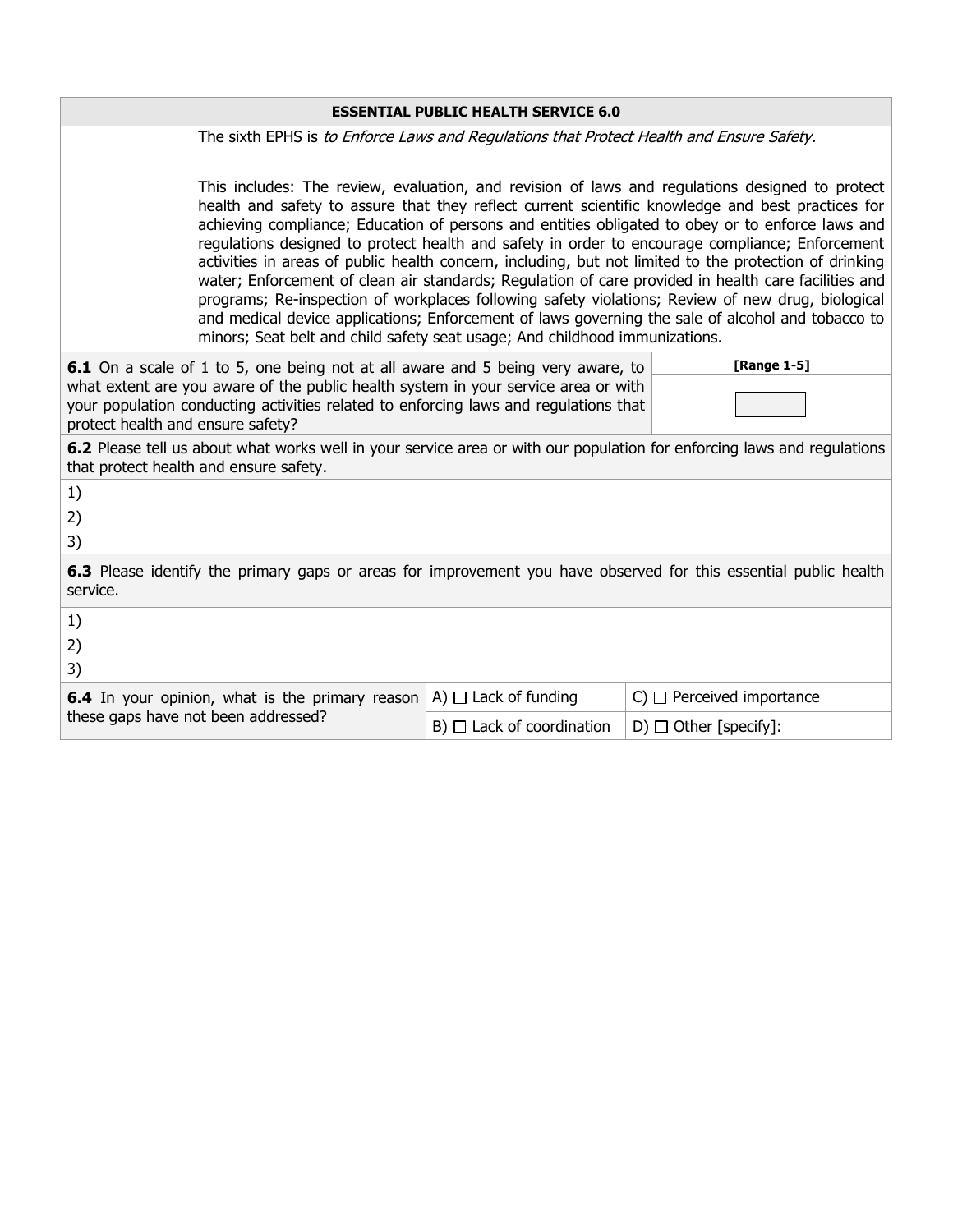|                                                                                                                                                                                                                                                                                                                                                                                                                                                                                                                                                                                                                                                                                                                                                       | <b>ESSENTIAL PUBLIC HEALTH SERVICE 7.0</b> |                                  |  |
|-------------------------------------------------------------------------------------------------------------------------------------------------------------------------------------------------------------------------------------------------------------------------------------------------------------------------------------------------------------------------------------------------------------------------------------------------------------------------------------------------------------------------------------------------------------------------------------------------------------------------------------------------------------------------------------------------------------------------------------------------------|--------------------------------------------|----------------------------------|--|
| The seventh EPHS is to Link People to Needed Personal Health Services & Assure the Provision of<br>Health Care when Otherwise Unavailable.                                                                                                                                                                                                                                                                                                                                                                                                                                                                                                                                                                                                            |                                            |                                  |  |
| This includes: Assessment of access to and availability of quality personal health care services for<br>the state's population; Assurances that access is available to a coordinated system of quality care<br>which includes outreach services to link population to preventive and curative care, medical<br>services, case management, enabling social and mental health services, culturally and linguistically<br>appropriate services, and health care quality review programs; Partnership with public, private, and<br>voluntary sectors to provide populations with a coordinated system of health care; Development of<br>a continuous improvement process to assure the equitable distribution of resources for those in<br>greatest need. |                                            |                                  |  |
| [Range 1-5]<br>7.1 On a scale of 1 to 5, one being not at all aware and 5 being very aware, to<br>what extent are you aware of the public health system in your service area or with<br>your population conducting activities related to linking people to needed health<br>services and assuring the provision of care when services aren't available?                                                                                                                                                                                                                                                                                                                                                                                               |                                            |                                  |  |
| 7.2 Please tell us about what works well in your service area or with your population for linking people to needed<br>health services and assuring the provision of care when services aren't available.                                                                                                                                                                                                                                                                                                                                                                                                                                                                                                                                              |                                            |                                  |  |
| 1)<br>2)<br>3)                                                                                                                                                                                                                                                                                                                                                                                                                                                                                                                                                                                                                                                                                                                                        |                                            |                                  |  |
| <b>7.3</b> Please identify the primary gaps or areas for improvement you have observed for this essential public health<br>service.                                                                                                                                                                                                                                                                                                                                                                                                                                                                                                                                                                                                                   |                                            |                                  |  |
| 1)<br>2)<br>3)                                                                                                                                                                                                                                                                                                                                                                                                                                                                                                                                                                                                                                                                                                                                        |                                            |                                  |  |
| <b>7.4</b> In your opinion, what is the primary reason                                                                                                                                                                                                                                                                                                                                                                                                                                                                                                                                                                                                                                                                                                | A) $\Box$ Lack of funding                  | $C)$ $\Box$ Perceived importance |  |
| these gaps have not been addressed?                                                                                                                                                                                                                                                                                                                                                                                                                                                                                                                                                                                                                                                                                                                   | $B)$ $\Box$ Lack of coordination           | D) $\Box$ Other [specify]:       |  |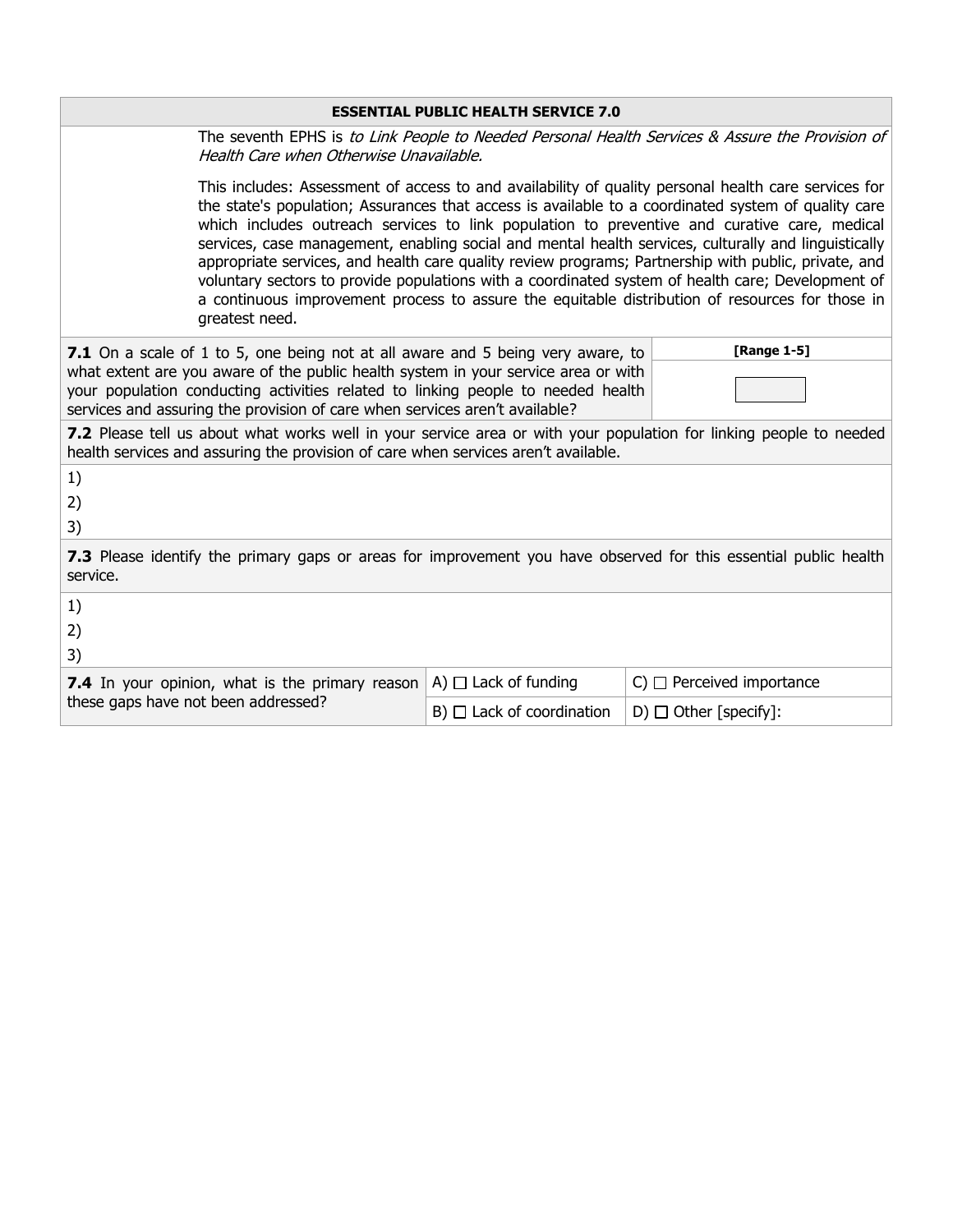| <b>ESSENTIAL PUBLIC HEALTH SERVICE 8.0</b>                                                                                                                                                                                                                                                                                                                                                                                                                                                                                                                                                                                                   |                                                                                                                                                                                             |                                  |                                                                                                                  |
|----------------------------------------------------------------------------------------------------------------------------------------------------------------------------------------------------------------------------------------------------------------------------------------------------------------------------------------------------------------------------------------------------------------------------------------------------------------------------------------------------------------------------------------------------------------------------------------------------------------------------------------------|---------------------------------------------------------------------------------------------------------------------------------------------------------------------------------------------|----------------------------------|------------------------------------------------------------------------------------------------------------------|
|                                                                                                                                                                                                                                                                                                                                                                                                                                                                                                                                                                                                                                              | The eighth EPHS is to Assure a Competent Public and Personal Health Care Workforce.                                                                                                         |                                  |                                                                                                                  |
| This includes: Education, training, development, and assessment of health professional - including<br>partners, volunteers and other lay community health workers - to meet statewide needs for public<br>and personal health services; Efficient processes for credentialing technical and professional health<br>personnel; Adoption of continuous quality improvement and life-long learning programs;<br>Partnerships with professional workplace development programs to assure relevant learning<br>experiences for all participants; Continuing education in management, cultural competence, and<br>leadership development programs. |                                                                                                                                                                                             |                                  |                                                                                                                  |
|                                                                                                                                                                                                                                                                                                                                                                                                                                                                                                                                                                                                                                              | [Range 1-5]<br><b>8.1</b> On a scale of 1 to 5, one being not at all aware and 5 being very aware, to<br>what extent are you aware of the public health system in your service area or with |                                  |                                                                                                                  |
| workforce?                                                                                                                                                                                                                                                                                                                                                                                                                                                                                                                                                                                                                                   | your population conducting activities related to assuring a competent health care                                                                                                           |                                  |                                                                                                                  |
| 8.2 Please tell us about what works well in your service area or with your population for assuring a competent health<br>care workforce.                                                                                                                                                                                                                                                                                                                                                                                                                                                                                                     |                                                                                                                                                                                             |                                  |                                                                                                                  |
| 1)                                                                                                                                                                                                                                                                                                                                                                                                                                                                                                                                                                                                                                           |                                                                                                                                                                                             |                                  |                                                                                                                  |
| 2)                                                                                                                                                                                                                                                                                                                                                                                                                                                                                                                                                                                                                                           |                                                                                                                                                                                             |                                  |                                                                                                                  |
| 3)                                                                                                                                                                                                                                                                                                                                                                                                                                                                                                                                                                                                                                           |                                                                                                                                                                                             |                                  |                                                                                                                  |
| service.                                                                                                                                                                                                                                                                                                                                                                                                                                                                                                                                                                                                                                     |                                                                                                                                                                                             |                                  | 8.3 Please identify the primary gaps or areas for improvement you have observed for this essential public health |
| 1)                                                                                                                                                                                                                                                                                                                                                                                                                                                                                                                                                                                                                                           |                                                                                                                                                                                             |                                  |                                                                                                                  |
| 2)<br>3)                                                                                                                                                                                                                                                                                                                                                                                                                                                                                                                                                                                                                                     |                                                                                                                                                                                             |                                  |                                                                                                                  |
|                                                                                                                                                                                                                                                                                                                                                                                                                                                                                                                                                                                                                                              | 8.4 In your opinion, what is the primary reason                                                                                                                                             | A) $\Box$ Lack of funding        | $C)$ $\Box$ Perceived importance                                                                                 |
| these gaps have not been addressed?                                                                                                                                                                                                                                                                                                                                                                                                                                                                                                                                                                                                          |                                                                                                                                                                                             | $B)$ $\Box$ Lack of coordination | D) $\Box$ Other [specify]:                                                                                       |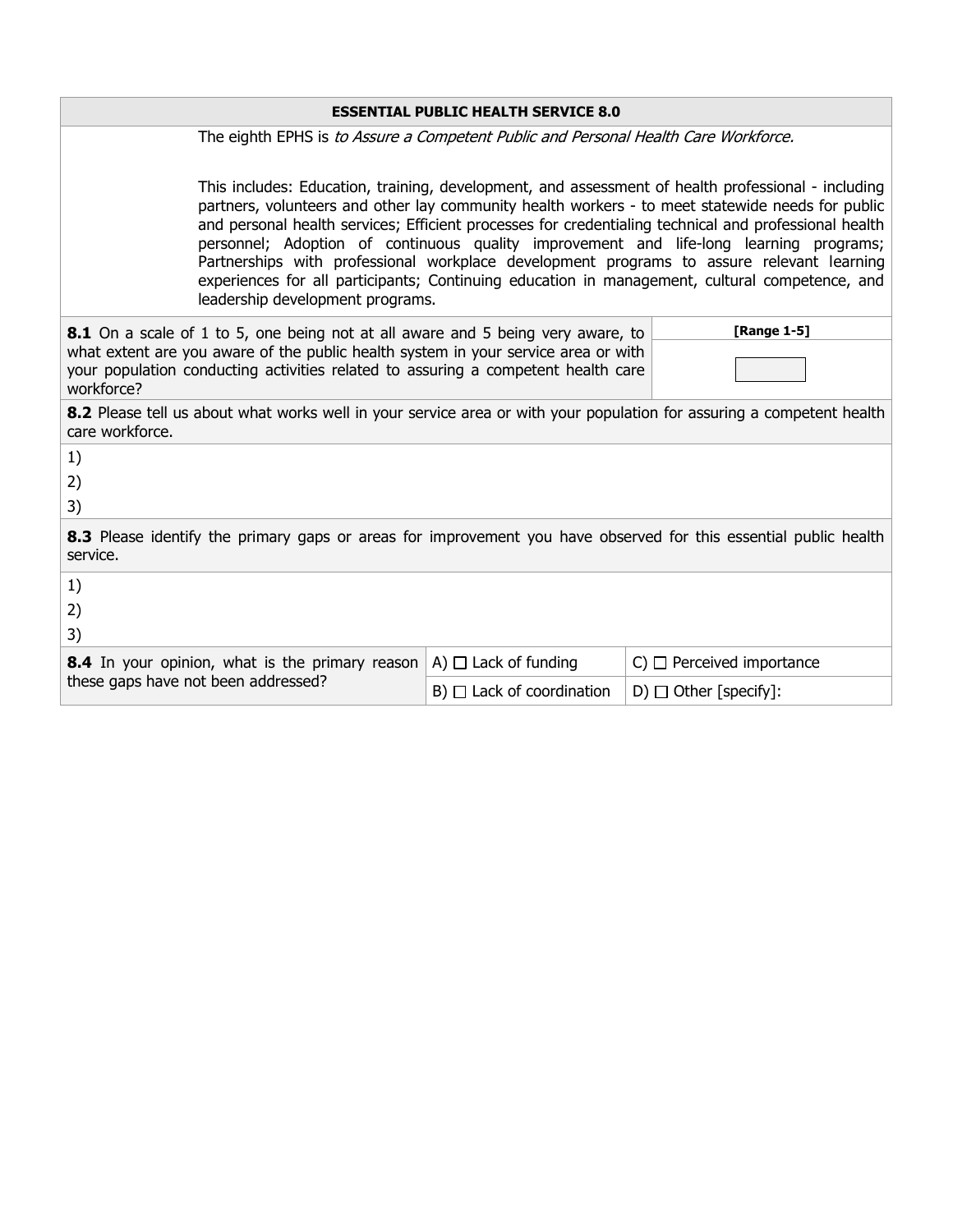|                                                                                                                                                                                                     | <b>ESSENTIAL PUBLIC HEALTH SERVICE 9.0</b>                                                     |                                                                                                                                                                                                                                                                                                                                                                                                        |  |
|-----------------------------------------------------------------------------------------------------------------------------------------------------------------------------------------------------|------------------------------------------------------------------------------------------------|--------------------------------------------------------------------------------------------------------------------------------------------------------------------------------------------------------------------------------------------------------------------------------------------------------------------------------------------------------------------------------------------------------|--|
| <b>Population-Based Health Services</b>                                                                                                                                                             |                                                                                                | The ninth EPHS is to Evaluate Effectiveness, Accessibility, and Quality of Personal and                                                                                                                                                                                                                                                                                                                |  |
| System's performance and capacity.                                                                                                                                                                  |                                                                                                | This includes: Evaluation and critical review of health program, based on analyses of health status<br>and service utilization data, are conducted to determine program effectiveness and to provide<br>information necessary for allocating resources and reshaping programs for improved efficiency,<br>effectiveness, and quality; Assessment of and quality improvement in the State Public Health |  |
|                                                                                                                                                                                                     | [Range 1-5]<br>9.1 On a scale of 1 to 5, one being not at all aware and 5 being very aware, to |                                                                                                                                                                                                                                                                                                                                                                                                        |  |
| what extent are you aware of the public health system in your service area or with<br>your population conducting activities related to evaluating personal and population<br>based health services? |                                                                                                |                                                                                                                                                                                                                                                                                                                                                                                                        |  |
| <b>9.2</b> Please tell us about what works well in your service area or with your population for evaluating personal and<br>population based health services.                                       |                                                                                                |                                                                                                                                                                                                                                                                                                                                                                                                        |  |
| 1)                                                                                                                                                                                                  |                                                                                                |                                                                                                                                                                                                                                                                                                                                                                                                        |  |
| 2)                                                                                                                                                                                                  |                                                                                                |                                                                                                                                                                                                                                                                                                                                                                                                        |  |
| 3)                                                                                                                                                                                                  |                                                                                                |                                                                                                                                                                                                                                                                                                                                                                                                        |  |
| <b>9.3</b> Please identify the primary gaps or areas for improvement you have observed for this essential public health<br>service.                                                                 |                                                                                                |                                                                                                                                                                                                                                                                                                                                                                                                        |  |
| 1)                                                                                                                                                                                                  |                                                                                                |                                                                                                                                                                                                                                                                                                                                                                                                        |  |
| 2)                                                                                                                                                                                                  |                                                                                                |                                                                                                                                                                                                                                                                                                                                                                                                        |  |
| 3)                                                                                                                                                                                                  |                                                                                                |                                                                                                                                                                                                                                                                                                                                                                                                        |  |
| <b>9.4</b> In your opinion, what is the primary reason                                                                                                                                              | A) $\Box$ Lack of funding                                                                      | $C)$ $\Box$ Perceived importance                                                                                                                                                                                                                                                                                                                                                                       |  |
| these gaps have not been addressed?                                                                                                                                                                 | $B)$ $\Box$ Lack of coordination                                                               | D) $\Box$ Other [specify]:                                                                                                                                                                                                                                                                                                                                                                             |  |

 $\overline{\phantom{0}}$